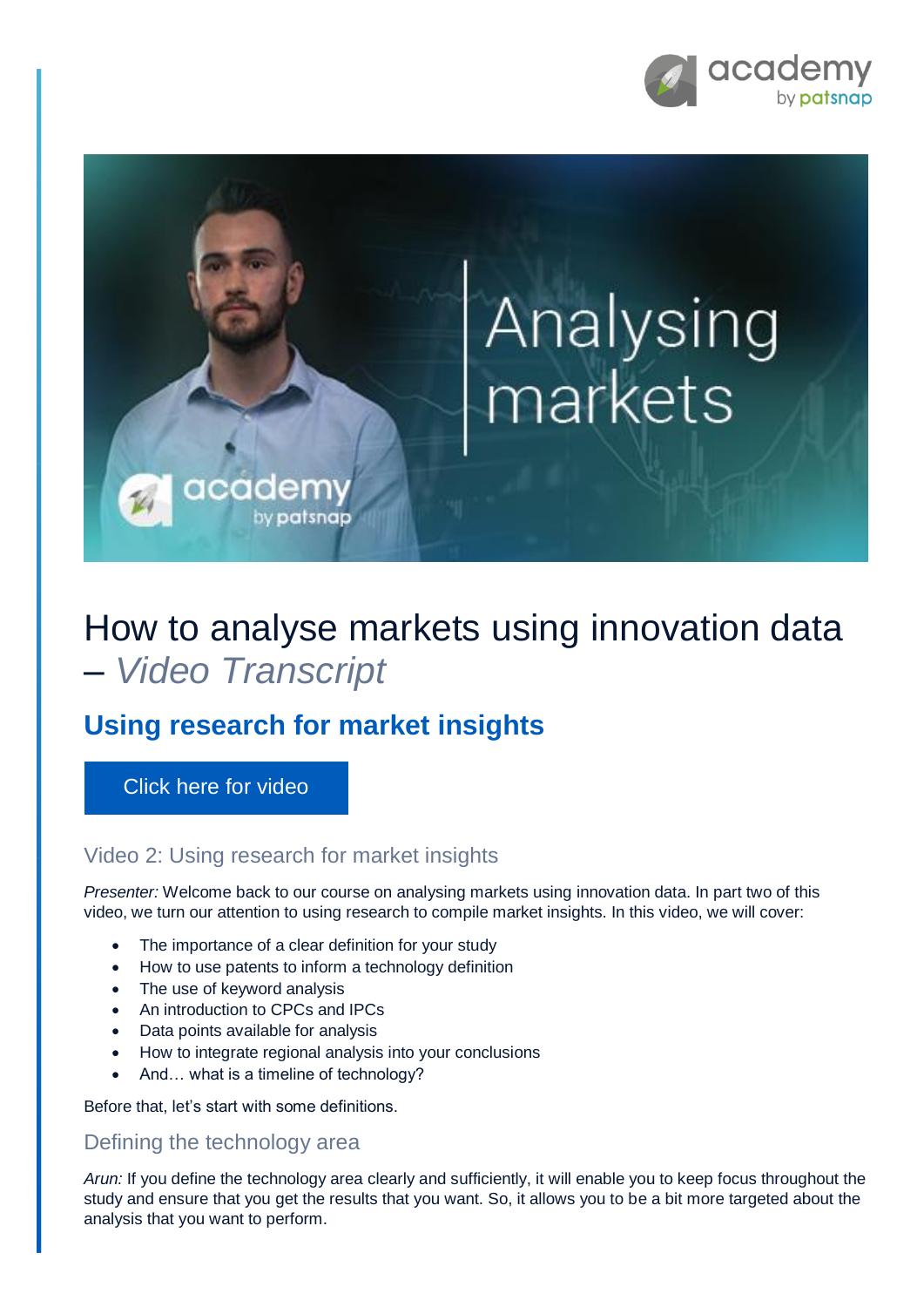

So because patents are a source of legal, commercial and technical information, they're actually really useful to understand how the technology may be referred to. So particularly when you are looking within the abstract, or the claims sections of a patent document, you're understanding whether there's similarities between your understanding of the technology area and how it may be drafted in a published application or granted patent.

#### Keyword analysis

Keyword analysis gives you an understanding of how people in that field are perceiving the technology area, so particularly when we look in the 'Description' section of a patent document, it tells you everything in the art that has come before that, and so that really helps inform your analysis. You're also seeing if there are potential applications of that technology, as well, that might be disclosed in the 'Claims' section.

#### Keyword analysis in practice

There are a variety of tools that you can use. The one that I tend to go to a lot of the time is, if you're working with patent metadata, you may want to take the text from the 'Abstract' and 'Claims' section of a patent and use a word cloud tool to determine what are the most frequently occurring terms within that dataset – and that itself can help improve the query that you're using to retrieve data.

So, if you haven't considered the application of AI in a particular technology area, it may flag for example the keyword 'transport' and then you know that you might want to extend the scope of your analysis to include those kind of end uses.

#### CPCs and IPCs

CPCs and IPCs are technology classifications that are applied by the patent bodies, so particularly WIPO, the EPO and the national patent offices – and it's really the closest that we can get to an objective taxonomy of patent data. So, if I'm trying to understand from a large dataset, what are the trends within that particular technology space and what are the sub-trends within that, then IPCs and CPCs can be a really good indication. So, as I say, it's an objective measure – you can also look more subjectively [at] creating queries that are more aligned to areas that you want to look into, but it's a really good starting point.

#### How to interpret a growth curve

The typical analysis that we would usually conduct would be looking at filing velocity, so have patent applications changed over time? And then looking for jurisdictional breakdowns of that data, and, as I mentioned also looking at technology classifications. When you're looking at those trends, in particular when you're looking at the filing trend or the application trend, you have to take it with a pinch of salt – it's a really good indication of how robust R&D or innovation might be in that particular area, but it also doesn't operate in a vacuum as well – so you'll want to understand the broader context behind why that particular area might be growing or declining and what might be influential in determining that.

So, particularly when we're looking at filing velocity, if you are looking at a very hot topic area, you may find that there's a drop in terms of patenting activity in the last three to five years. What we typically find with that type of trend is that the manufacturing lull within APAC is responsible for that. So, an additional piece of analysis that we might do, would be to look at those specific jurisdictions to see how influential that regional data is in affecting the trend line. Another piece of analysis we might do is very simply looking at mentions of a particular technology within Google searches or within scientific publications – and repurposing that on top of the filing trend to see if there's any relationship between public interest and filing patent applications.

#### How to use regional trends

First of all, it can be a way of you focusing your analysis, so if you're dealing with a large volume of data, but you're only operating within particular jurisdictions, you may want to refine the scope of your analysis down to a specific country or jurisdiction of interest. The second factor that I take into account is that, those countries are a good indication of how favourable the conditions are for R&D in that particular environment.